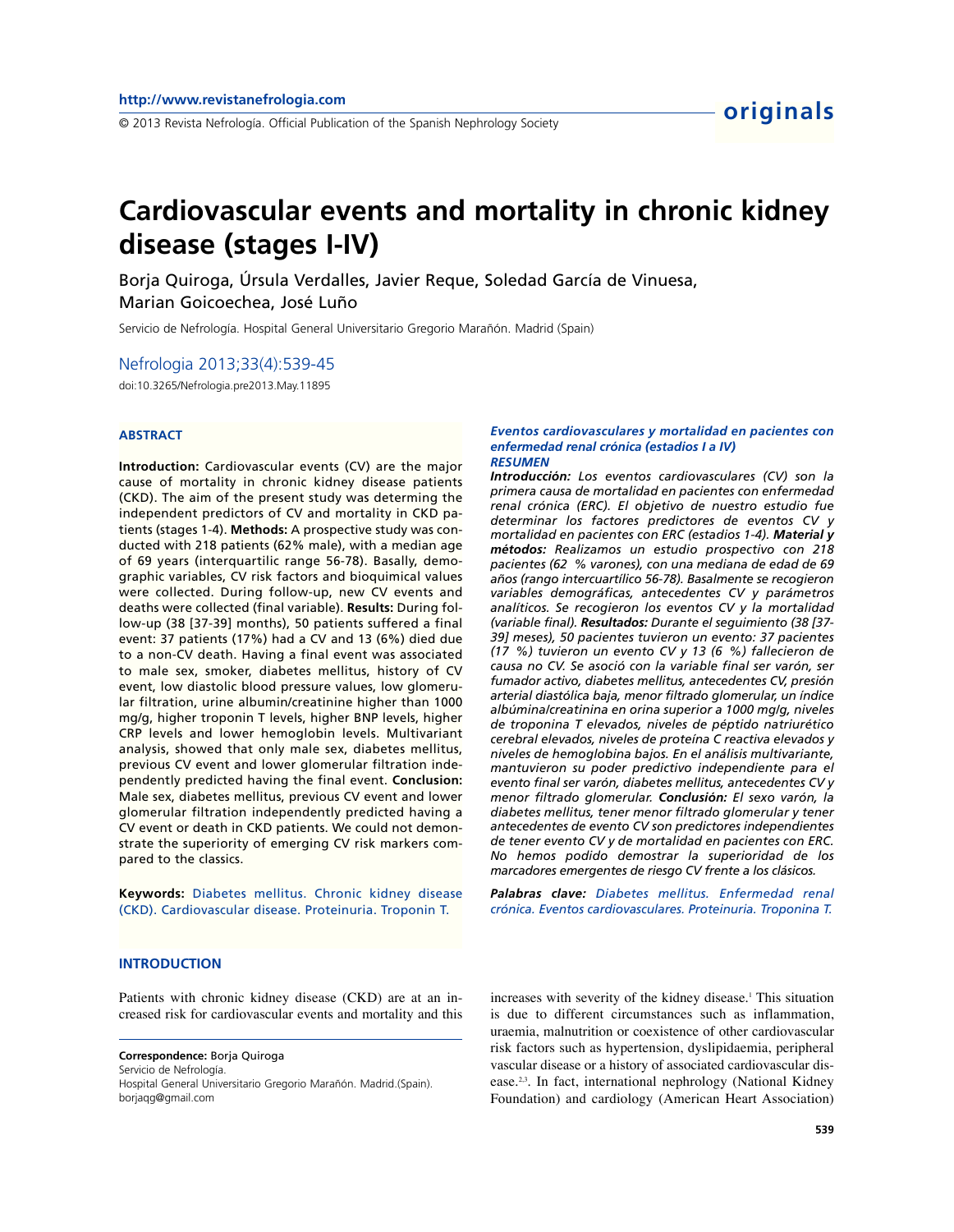societies recommend considering CKD as an independent risk factor.<sup>4,5</sup> In addition, the cardiovascular risk factors mentioned above are also CKD progression factors.<sup>6</sup>

There is currently growing interest in identifying markers that will allow us to distinguish between CKD patients who are at increased cardiovascular risk.

Different cardiac biomarkers, such as troponin or natriuretic peptide, have been proposed for identifying those CKD patients with an increased cardiovascular risk.<sup>7</sup> It is known that an asymptomatic increase in these markers leads to a poor cardiovascular and overall prognosis in CKD patients. This is due to silent myocardial damage and not to deterioration in renal function itself.<sup>8</sup>

Other emerging markers have appeared in recent years that have also been associated with increased cardiovascular risk. These include uric acid, cytokines, interleukins or adiponectins.9,10 These emerging markers have demonstrated their predictive value in several studies. However, they are still not included in routine clinical practice. For this reason, the classic factors continue to form the foundation for stratifying cardiovascular risk in CKD patients.<sup>11-13</sup> In addition, different intrinsic factors of kidney disease itself are associated with a greater number of events. These include proteinuria, calcium-phosphorus metabolism alterations, anaemia or water-electrolyte disorders.<sup>14,15</sup>

The focus of this study is to determine which risk factors are associated with suffering a cardiovascular event and death in the CKD population. These include some emerging factors in order to corroborate their utility in stratifying cardiovascular risk in these patients.

## **MATERIAL AND METHOD**

We performed a prospective study over 6 months with 218 consecutive patients with stable CKD (stages I-IV) in outpatient nephrology follow-up, of which 135 (62%) were men and the median age was 69 (56-78) years. The data were collected and evaluated by four observers. Demographic variables (age and sex), personal medical history (cardiovascular risk factors [presence of diabetes, dyslipidaemia, smoking, blood pressure levels and monitoring, abdominal circumference] and cardiovascular history prior to the study) were collected at baseline and laboratory studies were ordered for cardiac markers (troponin T, brain natriuretic peptide [BNP]), kidney disease (creatinine, albuminuria), inflammation-nutritional markers (ferritin, fibrinogen, C-reactive protein [CRP], albumin), calcium-phosphorus metabolism markers (parathyroid hormone [PTH], calcium, phosphorus, vitamin D) as well as other variables that were considered relevant such as insulin, homocystein and haemoglobin. None of these measurements required more blood draws or office visits on the

part of the patient. Patients also provided verbal informed consent for inclusion in the study.

We define dyslipidaemia according to the ATP III guidelines (LDL greater than 160mg/dl in patients with 0-1 risk factor; greater than 130mg/dl in patients with more than 1 risk factor; greater than 100mg/dl in patients with coronary artery disease or equivalent; or those in treatment with lipid-lowering agents).<sup>16</sup> We define hypertension according to the criteria of the seventh report of the Joint National Committee (blood pressure above 140/90mmHg or in treatment with at least one antihypertensive agent).<sup>17</sup> We define progression according to the recently published "Consensus Document on Chronic Kidney Disease"<sup>6</sup> as loss of more than 5ml/min/1.73m<sup>2</sup>/year of glomerular filtration rate (GFR), GFR deterioration greater than 25% or greater than 50% increase in the urine albumin/creatinine ratio.

Routine methods were used to measure creatinine, albumin, haemoglobin, uric acid, fibrinogen, PTH, calcium, phosphorus and vitamin D. Ultrasensitive CRP was measured using turbidimetric immunoassay in the HITACHI automatic analyzer (Sigma Chemical Co., St. Louis, MO, USA). Albuminuria was measured as the albumin/creatinine ratio with an immunonephelometric method. Cardiac troponin T and BNP were measured using a third-generation electrochemiluminescence (ECLIA) immunoassay (Roche Diagnostics, Basel, Switzerland). Based on the estimated GFR by CKD-EPI, we divided the patients into stages according to the K/DOQI Guideline classification.<sup>18</sup>

The first cardiovascular events (fatal and non-fatal) were recorded during follow-up (median 38 [37-39] months):

- Heart failure.
- Arrhythmia.
- Peripheral artery disease (diagnosed as stenosis of the main arteries or arteries of the lower extremities confirmed by arteriogram; or the need for amputation).
- Stroke.
- Coronary event.

In addition to deaths by other causes, we defined a combined variable for all endpoint events (composed of cardiovascular events and death due to any cause).

A univariate analysis was done in order to corroborate the factors associated with an endpoint event. Afterwards, those factors that were independent predictors were analyzed using multivariate analysis.

The variables are expressed as the mean (standard deviation) if they follow a normal distribution (according the Kolmogorov-Smirnov test). When the variables do not follow a normal distribution, they are expressed as the median (interquartile range). Student's t test or the  $\chi^2$  test was used for variables with a normal distribution, otherwise the Mann-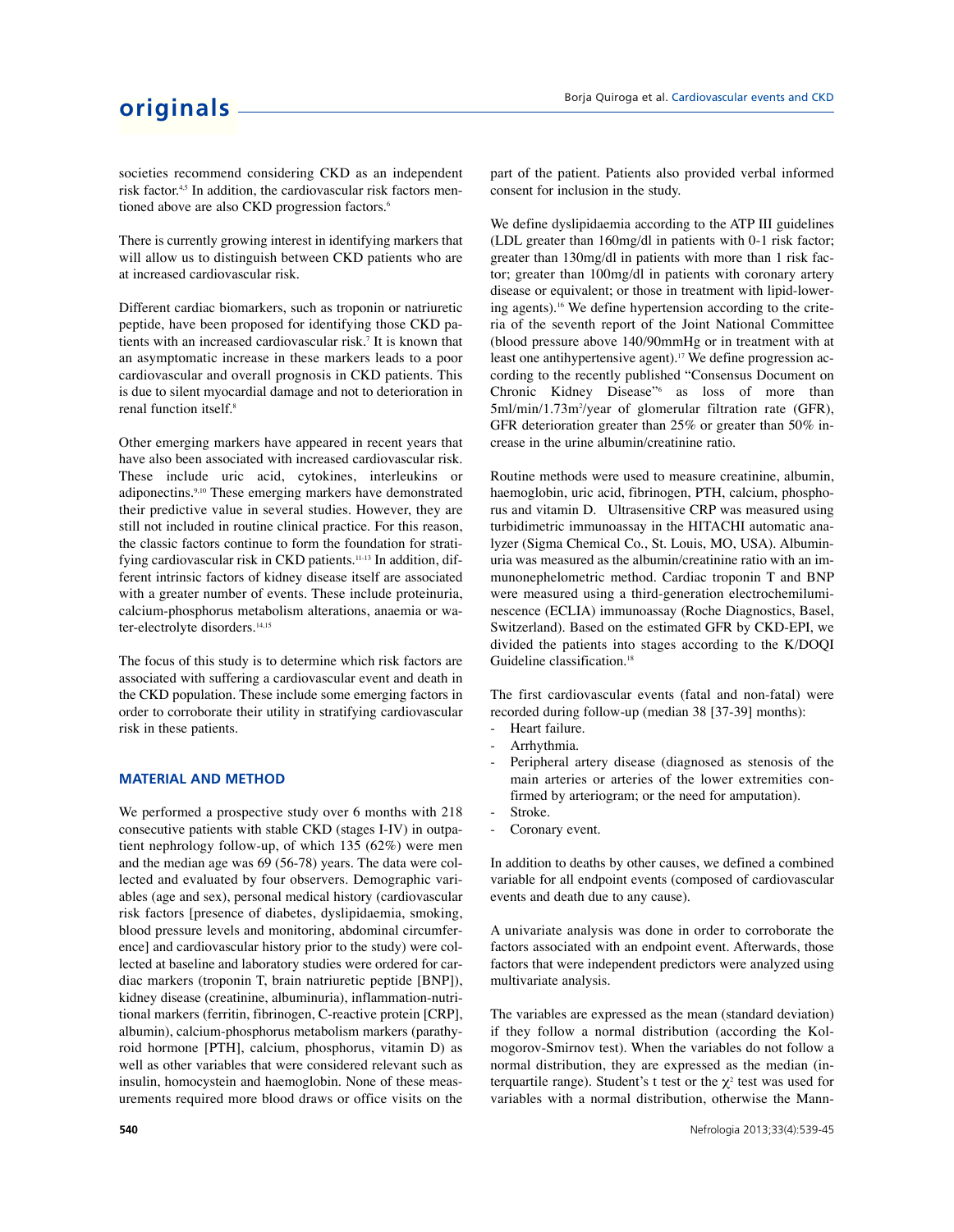Whitney U test was used. Logistical regression analysis was performed to analyze what variables were predictive of endpoint events. A survival analysis was performed using the Kaplan-Meier curves in order to confirm the link between albuminuria (urine albumin/creatinine ratio above or below 1000mg/g) and the events. In addition, linear regression was used to calculate the progression of CKD. This cut-off point was chosen as it was sufficient data in the univariate analysis. A value of  $P<.05$  was considered to be statistically significant. SPSS version 16® (Chicago, IL, USA) was used for the statistical analysis.

## **RESULTS**

The baseline characteristics of the population (n=218) are shown in Table 1. The baseline laboratory values are shown in Table 2. Patients with CKD, stages 1 to 4, were included and distributed as follows: stage 1, 10%; stage 2, 18%; stage 3, 48%; stage 4, 23%.

During follow-up (38 [37-39] months), 50 patients had an event: 37 patients (17%) had a cardiovascular event and 13 (6%) died due to a non-cardiovascular cause. The distribution of the events was the following: 33% coronary event, 29% died, 17% first episode of heart failure, 8% some type of arrhythmia, 8% stroke and 2% peripheral artery disease. 10% of patients (21) were lost in follow-up because they stopped coming in to the outpatient clinic. Among the lost patients and those who completed follow-up, statistically significant differences were only found for sex (more men lost, *P*=.022).

The univariate analysis revealed that factors that were associated with having an endpoint event (cardiovascular event or death due to non-cardiovascular cause) were male sex, active smoking, diabetes mellitus, low diastolic blood pressure, cardiovascular history, lower GFR, an urine albumin/creatinine ratio greater than 1000mg/g (when we found 300mg/g, we obtained a value of  $P = .14$ ), troponin T levels greater than 0.01ng/l, BNP levels greater than 34pg/ml, CRP levels greater than 2.7mg/dl and low haemoglobin levels (Table 4). A survival analysis was performed for the endpoint event with Kaplan-Meier curves in order to evaluate their associated with albuminuria levels (Figure 1). We found no significant differences between patients with and without progression of their CKD (*P*=.566).

Male sex, diabetes mellitus, cardiovascular history and reduced GFR maintained their independent predictive value on multivariate analysis by logical regression.

#### **DISCUSSION**

Classic cardiovascular risk factors such as being male, diabetic, having a higher stage of kidney disease or having a car-

| Table 1. Baseline characteristics of the study population |                                    |                         |  |  |
|-----------------------------------------------------------|------------------------------------|-------------------------|--|--|
| Sex (male/female) (%)                                     |                                    | 62/38                   |  |  |
|                                                           | Age (years)                        | 69 (56-78) <sup>a</sup> |  |  |
|                                                           | Aetiology of the CKD (%)           |                         |  |  |
|                                                           | Vascular                           | 27                      |  |  |
|                                                           | Diabetes mellitus                  | 14                      |  |  |
|                                                           | Glomerular                         | 14                      |  |  |
|                                                           | Interstitial                       | 10                      |  |  |
|                                                           | <b>APKD</b>                        | 2                       |  |  |
|                                                           | Other                              | 8                       |  |  |
|                                                           | Not specified                      | 24                      |  |  |
|                                                           | Smoker (active/ex-smoker/no) (%)   | 8/37/55                 |  |  |
|                                                           | Diabetes (%)                       | 30                      |  |  |
|                                                           | Treatment with insulin             | 17 <sup>b</sup>         |  |  |
|                                                           | Treatment with OHA                 | 18 <sup>b</sup>         |  |  |
|                                                           | Hypertension (%)                   | 80                      |  |  |
|                                                           | Treatment with RAASI (%)           | 85c                     |  |  |
|                                                           | Treatment with beta-blockers       | 27 <sup>c</sup>         |  |  |
|                                                           | Treatment with alpha-blockers      | 8 <sup>c</sup>          |  |  |
|                                                           | Treatment with calcium antagonists | 36 <sup>c</sup>         |  |  |
|                                                           | Treatment with diuretics           | 55 <sup>c</sup>         |  |  |
|                                                           | Dyslipidemia (%)                   | 55                      |  |  |
|                                                           | Treatment with statins             | 95 <sup>d</sup>         |  |  |
|                                                           | Treatment with fibrates            | 15 <sup>d</sup>         |  |  |
|                                                           | Abdominal circumference (cm)       | $98 \pm 13$             |  |  |
| Cardiovascular history (%)                                |                                    | 38                      |  |  |
| Treatment with antiplatelet drugs                         |                                    | 42                      |  |  |
|                                                           | Treatment with uricosurics         | 36                      |  |  |
|                                                           | Follow-up (months)                 | 38 (37-39) <sup>a</sup> |  |  |

<sup>a</sup> Median (interquartile range). <sup>b</sup> Treatment percentage out of all patients with diabetes mellitus. <sup>c</sup> Treatment percentage out of all patients with hypertension. d Treatment percentage out of all patients with dyslipidaemia.

OHA: oral hypoglycaemic agents; RAASI: renin-angiotensinaldosterone system inhibitors; APKD: adult polycystic kidney disease; CKD: chronic kidney disease.

diovascular history are independent predictors of cardiovascular events and mortality in patients with CKD.

The incidence of events in our population is around 5% annually, findings that are slightly lower than previously published series.19,20 This is probably due to a different distribution of patients by stages in our series (with a greater number in stage 3), the younger age of our patients and the lesser history of cardiovascular risk factors. In addition, the distribution of cardiovascular events increases with kidney disease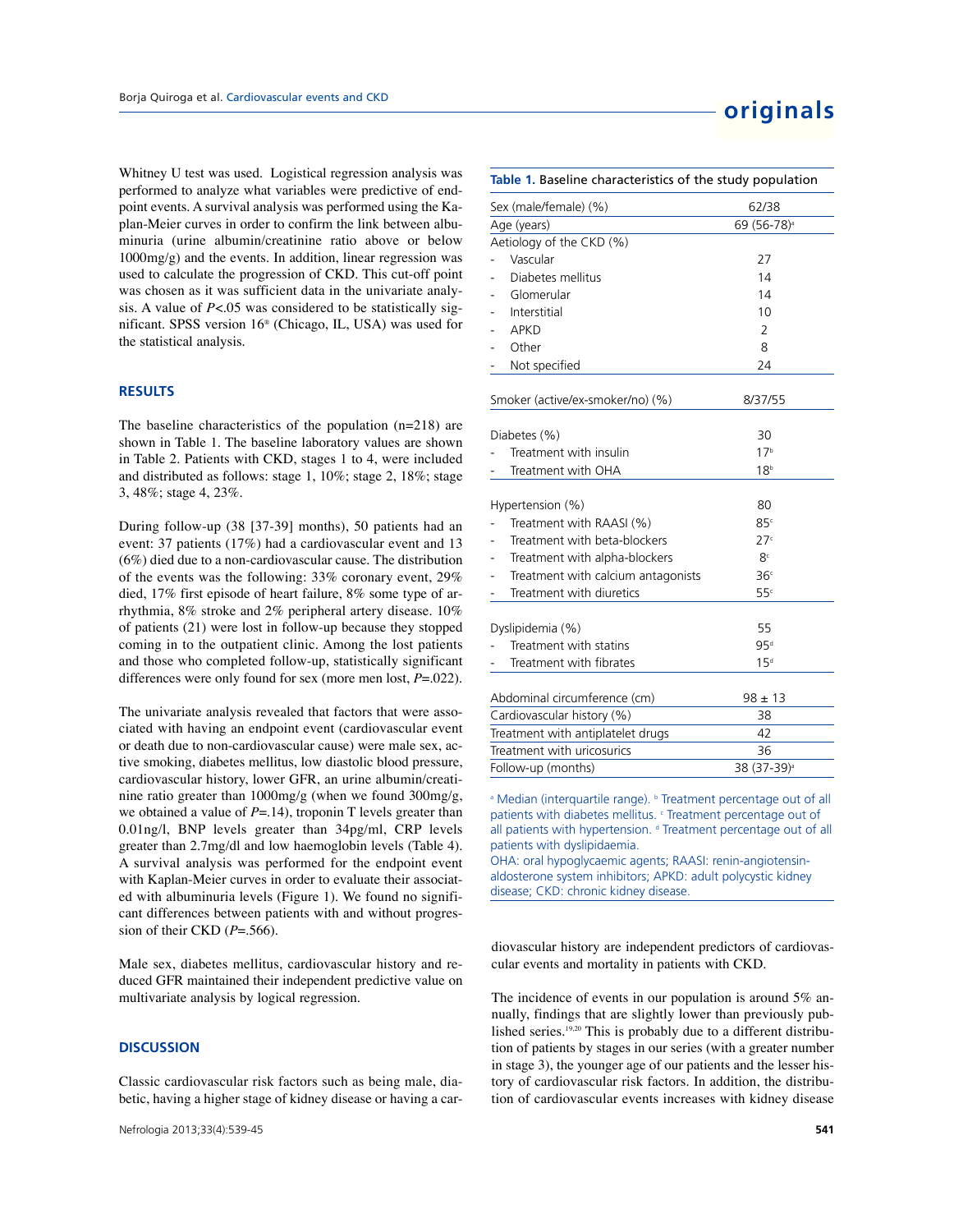| Blood pressure (systolic/diastolic) (mmHg) | $141 \pm 20/77 \pm 12$        |
|--------------------------------------------|-------------------------------|
| Serum Creatinine (mg/dL)                   | $1.59 \pm 0.62$               |
| Glomerular filtration rate                 | 44 (30-60) <sup>a</sup>       |
| (CKD-EPI) (ml/min/1.73 m <sup>2</sup> )    |                               |
| LDL cholesterol (mg/dl)                    | 104 (84-127) <sup>a</sup>     |
| HDL cholesterol (mg/dl)                    | 52 (42-65) <sup>a</sup>       |
| Troponin T (ng/l)                          | $0.01(0.01-0.03)^{a}$         |
| BNP (pg/ml)                                | 34 (14-82) <sup>a</sup>       |
| CRP (mg/dl)                                | 2.75 (1.10-5.80)              |
| Fibrinogen (mg/dl)                         | 357 (325-391) <sup>a</sup>    |
| Albumin (g/dl)                             | $4.3(4.1-4.5)$ <sup>a</sup>   |
| Haemoglobin (g/dl)                         | 13.7 (12.5-15.2) <sup>a</sup> |
| Ferritin (mg/dl)                           | 89 (42-185)a                  |
| Glycosylated haemoglobin (% total)         | $4.3(4.1 - 4.5)$ <sup>a</sup> |
| Calcium (mg/dl)                            | $9.1 \pm 0.57^{\circ}$        |
| Phosphorus (mg/dl)                         | $3.2 \pm 0.63^{\circ}$        |
| PTH (pg/ml)                                | 91 (66-143) <sup>a</sup>      |
| 25-hidroxy-vitamin D                       | 17.5 (11.8-24.4) <sup>a</sup> |
| Uric acid (mg/dl)                          | $6.3(5.5-7.9)a$               |
| Insulin (µIU/ml)                           | $9.1 (5.7 - 14.2)^{a}$        |
| Urine albumin/creatinine ratio (mg/g)      | 26 (10-166) <sup>a</sup>      |
| $-$ > 300 mg/g (% patients)                | 25                            |
| $-$ > 1,000mg/g (% patients)               | 15                            |

**Table 2.** Variables measured at baseline in the study population.

<sup>a</sup> Median (interquartile range). <sup>b</sup> Mean (standard deviation). BNP: brain natriuretic peptide; HDL: high-density lipoproteins; LDL: low-density lipoproteins; CRP: C-reactive protein; PTH: parathyroid hormone.

stage. However, this progression disappears when mortality is combined in the endpoint event. The reason is probably the same since an event in stages 1 and 2 leads to a significant increase in the total percentage.

As in our case, male sex has been shown to be an independent factor for cardiovascular events and mortality in populations with and without kidney disease.<sup>21,22</sup> However, age does not achieve a significant value between both groups. This is probably because of the very narrow age range in our patients. Conversely, tobacco use, which is associated with having an event, loses its predictive value. This is because the majority of smokers have a cardiovascular history. In addition, the percentage of smokers in our outpatient clinic is low compared to the general population.<sup>23</sup>

The association between kidney disease and cardiovascular events is known and has been studied broadly.<sup>4,5</sup> The element that contributes most to an increase in these events is probably endothelial dysfunction given that this is considered to be the first step in the development of atheromas. This endothelial damage is not only explained by classic cardiovascular risk factors but also by the microinflammation environment in patients with CKD, uraemia, malnutrition, volume overload or calcium-phosphorus metabolism alterations.24-26 These data support the assertion that kidney disease itself is a cardiovascular risk factor and leads to the determination that, despite carrying out exhaustive monitoring of these factors, the population with CKD continues to be at an increased risk for an event.<sup>27</sup> The classic RENAAL and LIFE studies on cardiovascular risk, which include diabetic and/or hypertensive patients, demonstrate that baseline creatinine is the most significant independent predictor for the development of cardiovascular events.<sup>28-30</sup>

The association between elevated cardiac markers and cardiovascular events indicates the presence of these subclinical asymptomatic lesions in patients with CKD.<sup>6</sup> Several studies have demonstrated that both troponin and natriuretic peptide levels are elevated in patients with CKD; however, this situation does not seem to be related to the deterioration in GFR but instead is due to silent myocardial damage or volume overload.7,31,32 Therefore, it is not surprising that after adjusting the multivariate model for cardiovascular risk factors, these variables lose their independent predictive ability. This is because they are not effectors but simply cardiovascular risk markers and their baseline value should therefore be obtained in the nephrology department.<sup>33</sup>

Diabetes mellitus is a cardiovascular risk factor on its own. It causes an increase in cardiovascular events, as is seen

| Table 3. Cardiovascular events and mortality distributed by stages. |  |
|---------------------------------------------------------------------|--|
|---------------------------------------------------------------------|--|

| <b>CV Events</b> | <b>Non-CV mortality</b> | <b>Combined</b> |  |
|------------------|-------------------------|-----------------|--|
| 3(13%)           | 2(9%)                   | 5(22%)          |  |
| 5(12%)           | $0(0\%)$                | 5(12%)          |  |
| 19 (18%)         | 8(8%)                   | 27 (26%)        |  |
| $10(20\%)$       | 3(6%)                   | 13 (26%)        |  |
| 37 (17%)         | 13(6%)                  | 50 (23%)        |  |
|                  |                         |                 |  |

Combined event refers to cardiovascular events and non-cardiovascular mortality taken as the endpoint. CV: cardiovascular.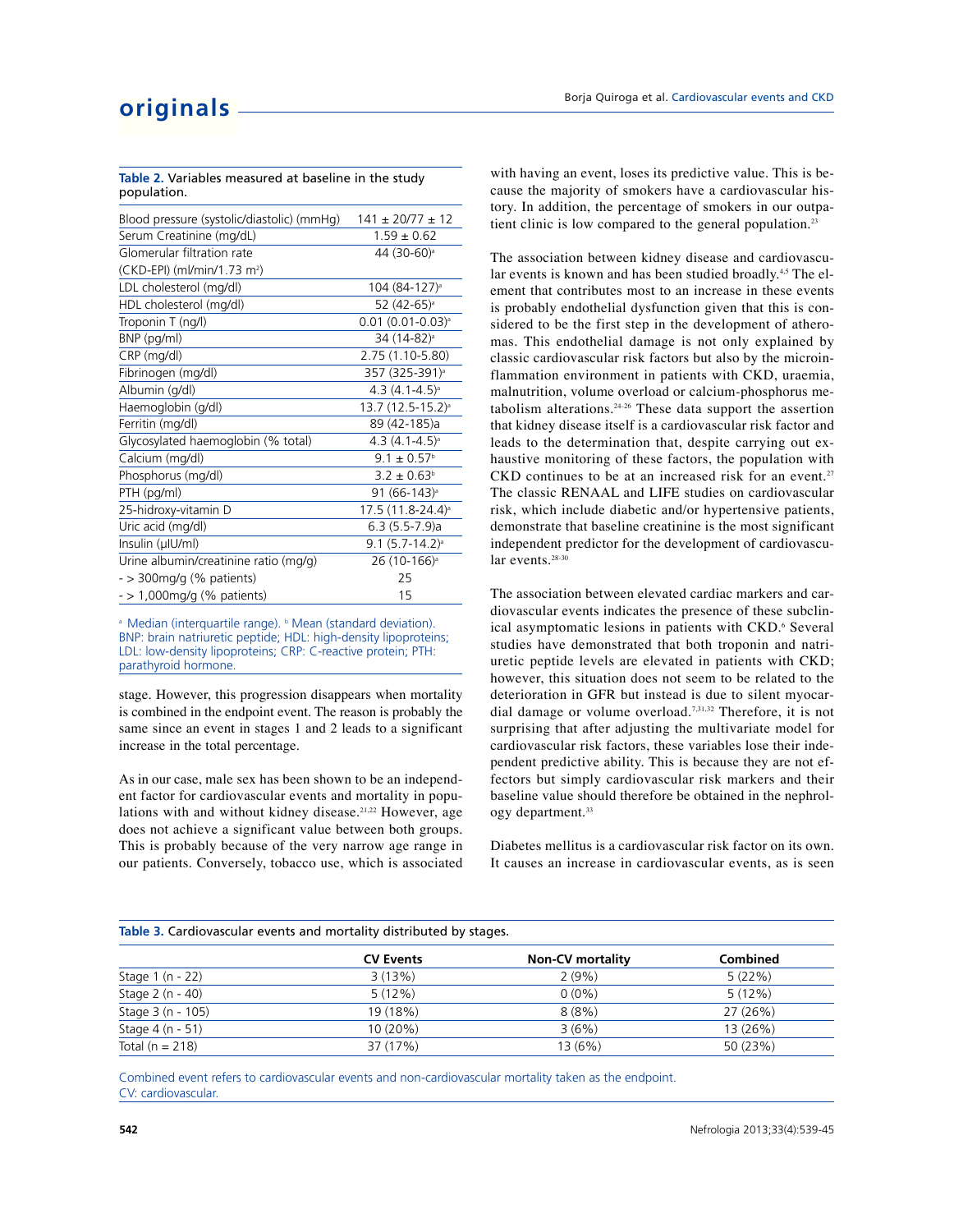|                                                                    | <b>UNIVARIATE</b>   |         | <b>MULTIVARIATE<sup>®</sup></b> |       |
|--------------------------------------------------------------------|---------------------|---------|---------------------------------|-------|
|                                                                    | OR (95 % CI)        | P       | OR (95 % CI)                    | P     |
| Sex (male)                                                         | 2.23 (1.06-4.70)    | 0.034   | $4.26(1.47-12.3)$               | 0.007 |
| Smoker (active)                                                    | 1.89 (1.32-2.69)    | < 0.001 |                                 |       |
| <b>Diabetes</b>                                                    | 2.05 (1.04-4.01)    | 0.037   | 2.09 (1.05-4.65)                | 0.048 |
| Cardiovascular history                                             | 3.83 (1.94-7.56)    | < 0.001 | 4.29 (1.80-10.2)                | 0.001 |
| High blood pressure                                                | $1.21(0.52 - 2.83)$ | 0.655   |                                 |       |
| - Systolic blood pressure (mmHg)                                   | 1.02 (0.99-1.04)    | 0.109   |                                 |       |
| - Diastolic blood pressure (mmHg)                                  | $0.96(0.92 - 0.99)$ | 0.014   |                                 |       |
| Abdominal circumference (cm)                                       | $1.01(0.98-1.04)$   | 0.334   |                                 |       |
| Dyslipidemia                                                       | 1.55 (0.79-3.03)    | 0.197   |                                 |       |
| Glomerular filtration rate (CKD-EPI) (ml/min/1.73 m <sup>2</sup> ) | $0.98(0.96 - 0.99)$ | 0.020   | $0.95(0.97 - 0.99)$             | 0.047 |
| Urine albumin/creatinine ratio                                     |                     |         |                                 |       |
| $(> 1000$ mg/g) b                                                  | 2.42 (1.04-5.63)    | 0.040   |                                 |       |
| Troponin $T > 0.01$ ng/l)                                          | 2.07 (1.03-4.16)    | 0.042   |                                 |       |
| BNP (> 34pq/ml)                                                    | 2.24 (1.04-4.82)    | 0.039   |                                 |       |
| CRP (> 2.7mq/dl)                                                   | 2.29 (1.14-4.58)    | 0.020   |                                 |       |
| Haemoglobin (g/dl)                                                 | $0.76(0.62 - 0.93)$ | 0.008   |                                 |       |

#### **Table 4.** Univariate and multivariate analysis for combined event.

The variables age, vitamin D, albumin, homocystein, uric acid and PTH were not significant on the univariate analysis so they have not been included in the table. <sup>a</sup> Adjusted model for variables with P<.1 on the univariate analysis and age and hypertension. <sup>b</sup> This data point was chosen because it was the most significant on the univariate analysis.

BNP: brain natriuretic peptide; CI: confidence interval; OR: odds ratio; CRP: C-reactive protein.

in our data.<sup>34,35</sup> However, although proteinuria shows an association with cardiovascular events, we have not been able to demonstrate that it is an independent predictive factor. This is probably due to the fact that diabetics make up the highest percentage of patients with a urine albumin/creatinine ratio greater than 1000mg/g, which causes it to lose its significance in multivariate analysis that includes diabetic patients. Conversely, the presence of hypertension was not associated with the presence of events, though low diastolic blood pressure was associated with having an event. Both high and low systolic and diastolic blood pressure has been associated with the presence of cardiovascular events and mortality, meaning that excessive control of hypertensive patients carries an increased risk that is similar to that seen in patients with high levels (J-curve effect). $37,38$  As can be seen in the distribution of CKD aetiology in Table 1, more than 40% of patients have vascular disease or diabetes. This confirms the high prevalence of these pathologies in patients with deteriorated kidney function. This distribution coincides with the data in the Spanish Nephrology Society registry.

We were not able to demonstrate an association between increased cardiovascular risk and the emerging factors mentioned previously. In our cohort, neither the presence of increased uric acid nor inflammation markers demonstrated an association with the combined endpoint event. This is probably due to low baseline levels of these variables. Therefore, it would seem that monitoring these variables is less relevant in the prognosis of these patients when compared to the classic factors. These data lead us to think that indiscriminate measurement of these variables in nephrology department is, for the moment, not justified when compared to the classic cardiovascular risk parameters.

Our study has some limitations such as being a single-site study and it lacks the echocardiographic parameters necessary to perform a more exhaustive study of heart disease. As these are consecutive patients, the distribution of patients by stage is not homogeneous and above all the results are valid for the population studied (patients in an outpatient nephrology clinic). In addition, the number of patients and the follow-up time are also limitations of the study.

In conclusion, male sex, diabetes mellitus, having a reduced GFR (CKD-EPI) and a history of cardiovascular risk are independent predictors of cardiovascular risk factors and mortality in patients with CKD (stages 1-4). In addition, the presence of an albumin/creatinine ratio greater than 1000mg/g is associated with a greater number of events.

## **Conflicts of interest**

The authors declare that they have no conflicts of interest related to the contents of this article.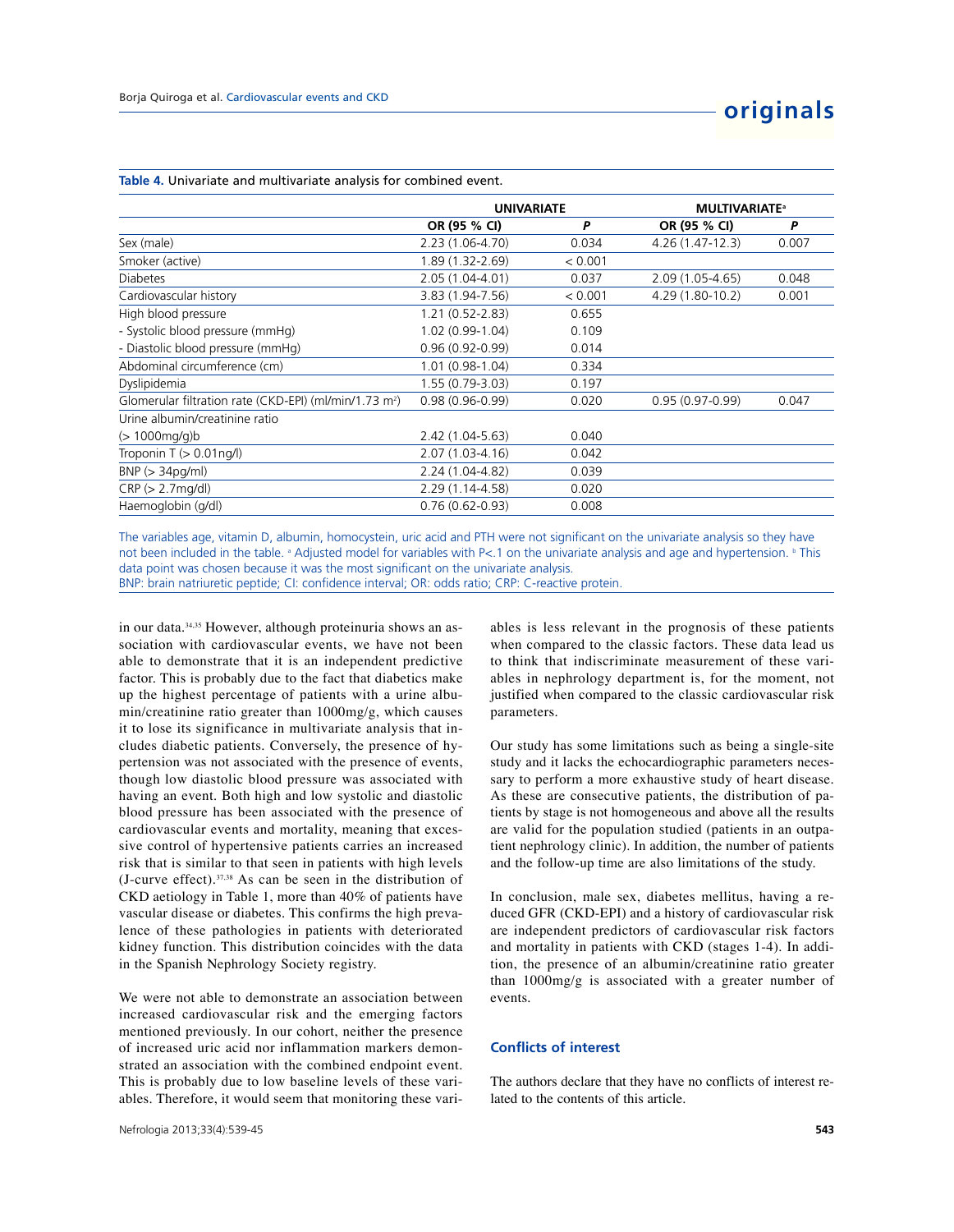## **originals**



**Figure 1.** Kaplan-Meier survival analysis between patients with a urine albumin/creatinine ratio above or below 1 g/g (log-rank 5.99, p - 0.014).

## **REFERENCES**

- 1. Go AS, Chertow GM, Fan D, McCulloch CE, Hsu CY. Chronic kidney disease and the risks of death, cardiovascular events, and hospitalization. N Engl J Med 2004;351(13):1296-305.
- 2. Cheung AK, Sarnak MJ, Yan G, Berkoben M, Heyka R, Kaufman A, et al. Cardiac diseases in maintenance hemodialysis patients: results of the HEMO Study. Kidney Int 2004;65(6):2380-9.
- 3. Quiroga B, Marin C, Goicoechea M, Reque J, Luño J. Inflammatory biomarkers in chronic kidney disease: a review. Recent Pat Biomark 2012;2:131-8.
- 4. National Kidney Foundation. K/DOQI clinical practice guidelines for chronic kidney disease: evaluation, classification, and stratification. Am J Kidney Dis 2002;39 (2 Supp 1):S1-266.
- 5. Antman EM, Anbe DT, Armstrong PW, Bates ER, Green LA, Hand M, et al. ACC/AHA guidelines for the management of patients with ST-elevation myocardial infarction—executive summary: a report of the American College of Cardiology/American Heart Association Task Force on Practice Guidelines (Writing Committee to Revise the 1999 Guidelines for the Management of Patients With Acute Myocardial Infarction). Circulation 2004;110(5):588-636.
- 6. Documento de consenso sobre la Enfermedad Renal Crónica. Available at:http://www.semg.es/doc/documentos\_SEMG/Doc\_consenso\_final\_13 1212.pdf
- 7. Quiroga B, Goicoechea M, García de Vinuesa S, Verde E, Verdalles U, Yuste C, et al. Cardiac markers in different degrees of chronic kidney disease: influence of inflammation and previous heart disease. Med Clin (Barc) 2012;139(3):98-102.
- 8. deFilippi C, Wasserman S, Rosanio S, Tiblier E, Sperger H, Tocchi M, et al. Cardiac troponin T and C-reactive protein for predicting prognosis, coronary atherosclerosis, and cardiomyopathy in patients undergoing long-term hemodialysis. JAMA 2003;290(3):353-9.
- 9. Scotece M, Conde J, Gómez R, López V, Pino J, González A, et al. Role of adipokines in atherosclerosis: interferences with cardiovascular complications in rheumatic diseases. Mediators Inflamm 2012;2012:125458.
- 10. Feig DI, Kang DH, Johnson RJ. Uric acid and cardiovascular risk. N Engl J Med 2008;359(17):1811-21.
- 11. Goicoechea M, Quiroga B, García de Vinuesa S, Verdalles U, Reque J, Panizo N, et al. Intraindividual interleukin-6 variations on the cardiovascular prognosis of patients with chronic renal disease. Ren Fail 2012;34(8):1002-9.
- 12. Goicoechea M, de Vinuesa SG, Verdalles U, Ruiz-Caro C, Ampuero J, Rincón A, et al. Effect of allopurinol in chronic kidney disease progression and cardiovascular risk. Clin J Am Soc Nephrol 2010;5(8):1388-93.
- 13. Singh AK, Kari JA. Metabolic syndrome and chronic kidney disease. Curr Opin Nephrol Hypertens 2013;22(2):198-203.
- 14. Weir MR. Recognizing the link between chronic kidney disease and cardiovascular disease. Am J Manag Care 2011;17 Suppl 15:S396- 402.
- 15. Jaradat MI, Molitoris BA. Cardiovascular disease in patients with chronic kidney disease. Semin Nephrol 2002;22(6):459-73.
- 16. Expert Panel on Detection, Evaluation, and Treatment of High Blood Cholesterol in Adults. Executive Summary of The Third Report of The National Cholesterol Education Program (NCEP) Expert Panel on Detection, Evaluation, And Treatment of High Blood Cholesterol In Adults (Adult Treatment Panel III). JAMA 2001;285(19):2486-97.
- 17. The Seventh Report of the Joint National Committee on Prevention, Detection, Evaluation, and Treatment of High Blood Pressure. National High Blood Pressure Education Program. Bethesda (MD): National Heart, Lung, and Blood Institute (US); 2004 Aug.
- 18. Levey AS, Coresh J, Balk E, Kausz AT, Levin A, Steffes MW, et al. National Kidney Foundation practice guidelines for chronic kidney disease: Evaluation, classification, and stratification. Ann Intern Med 2003;139(2):137-47.
- 19. Coresh J, Longenecker JC, Miller ER 3rd, Young HJ, Klag MJ. Epidemiology of cardiovascular risk factors in chronic renal disease. J Am Soc Nephrol 1998;9(12 Suppl):S24-30.
- 20. Foley RN, Parfrey PS, Sarnak MJ. Epidemiology of cardiovascular disease in chronic renal disease. J Am Soc Nephrol 1998;9(12 Suppl):S16-23.
- 21. Bae EH, Lim SY, Cho KH, Choi JS, Kim CS, Park JW, et al. GFR and cardiovascular outcomes after acute myocardial infarction: results from the Korea Acute Myocardial Infarction Registry. Am J Kidney Dis 2012;59(6):795-802.
- 22. Kondo T, Osugi S, Shimokata K, Honjo H, Okumura N, Matsudaira K, et al. Cardiovascular events increased at normal and high-normal blood pressure in young and middle-aged Japanese male smokers but not in nonsmokers. J Hypertens 2013;31(2):263-70.
- 23. Rowland ML, Fulwood R. Coronary heart disease risk factor trends in blacks between the first and second National Health and Nutrition Examination Surveys, United States, 1971-1980. Am